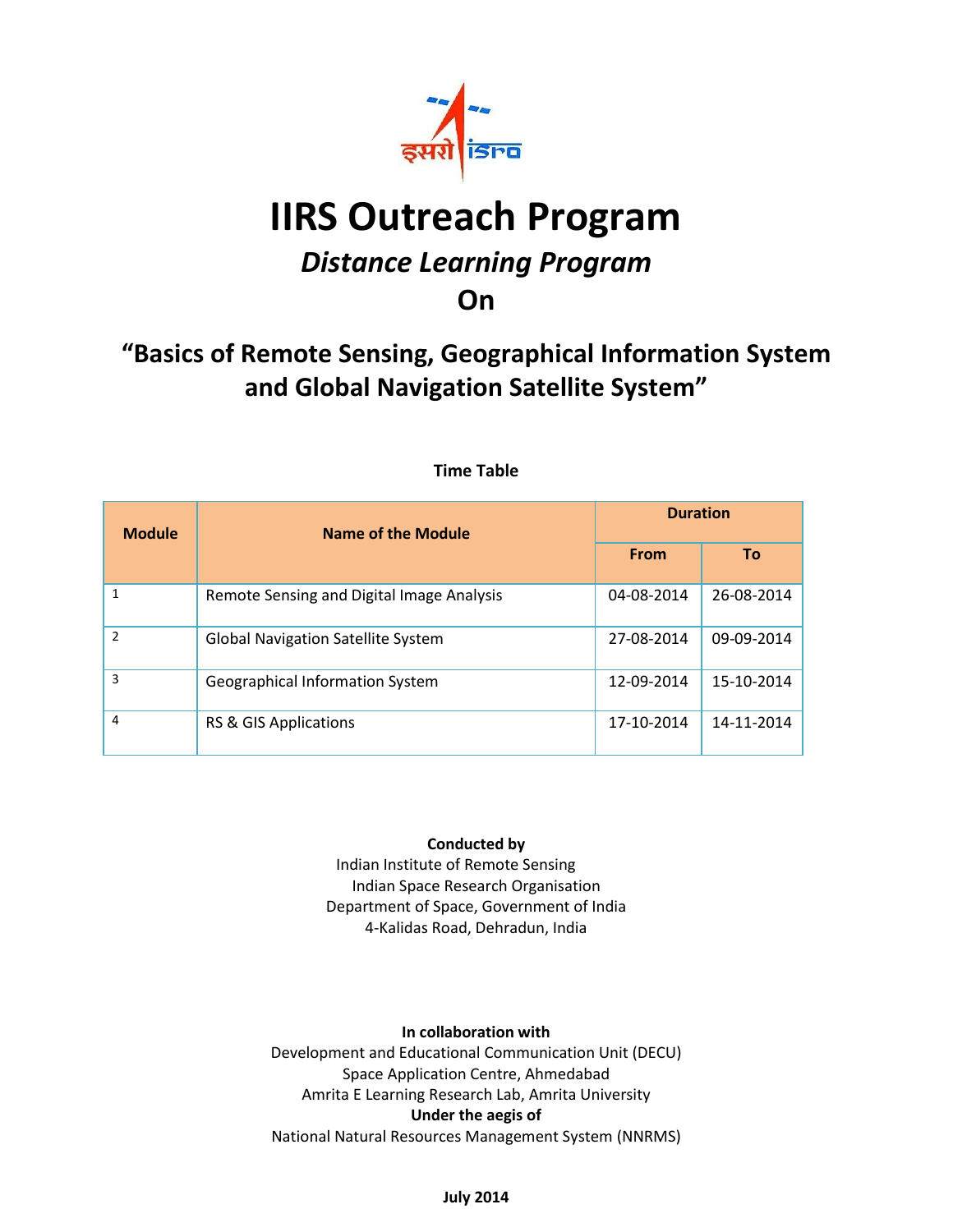#### **MODULE 1: REMOTE SENSING & DIGITAL IMAGE ANALYSIS MODULE COORDINATOR: Ms. Minakshi Kumar (minakshi@iirs.gov.in)** *Date: 04 Aug – 26 Aug, 2014*

| Date                   | Day                                                                         | <b>Time</b>                                                | <b>Topic</b>                                                   | Speaker                        |  |
|------------------------|-----------------------------------------------------------------------------|------------------------------------------------------------|----------------------------------------------------------------|--------------------------------|--|
| 04 Aug 14              | Monday                                                                      | 1600-1700 hrs<br><b>Basic Principles of Remote Sensing</b> |                                                                | Ms. Manu Mehta                 |  |
|                        |                                                                             | 1700-1730 hrs                                              | Interactive Session (Query)                                    |                                |  |
| 05 Aug 14              | Tuesday                                                                     | 1600-1700 hrs                                              | Earth Observation Sensors and Platforms                        | Sh. Vinay Kumar                |  |
|                        |                                                                             | 1700-1730 hrs                                              | Interactive Session (Query)                                    |                                |  |
| 07 Aug 14              | Thursday                                                                    | 1600-1700 hrs                                              | Spectral Signatures of Different Land cover Features           |                                |  |
|                        |                                                                             |                                                            | and Visual Image interpretation                                | Ms. Hina Pande                 |  |
|                        |                                                                             | 1700-1730 hrs                                              | Interactive Session (Query)                                    |                                |  |
|                        |                                                                             |                                                            |                                                                |                                |  |
| 08 Aug 14              | Friday                                                                      | <b>Offline (Morning</b>                                    | RS and Image Interpretation (II) Practical                     | <b>University Coordinators</b> |  |
|                        |                                                                             | Session)                                                   |                                                                |                                |  |
|                        |                                                                             | 1600-1700 hrs                                              | <b>Microwave Remote Sensing</b>                                | Sh. Shashi Kumar               |  |
|                        |                                                                             | 1700-1730 hrs                                              | Interactive Session (Query)                                    |                                |  |
| 09 Aug 14              |                                                                             | Saturday                                                   |                                                                |                                |  |
| 10 Aug 14              |                                                                             |                                                            | Sunday                                                         |                                |  |
| 11 Aug 14              | Monday                                                                      | 1600-1700 hrs                                              | <b>Thermal Remote Sensing</b>                                  | Ms. Shefali Agrawal            |  |
|                        |                                                                             | 1700-1730 hrs                                              | Interactive Session (Query)                                    |                                |  |
| 12 Aug 14              | Tuesday                                                                     | 1600-1700 hrs                                              | Digital Image Processing: Basic Concepts Rectification         |                                |  |
|                        |                                                                             |                                                            | and Registration                                               | Ms. Minakshi Kumar             |  |
|                        |                                                                             | 1700-1730 hrs                                              | <b>Interactive Session (Query)</b>                             |                                |  |
| 13 Aug 14              | Wednesday                                                                   | 1600-1700 hrs                                              | Image Enhancement techniques                                   | Ms. Minakshi Kumar             |  |
|                        |                                                                             | 1700-1730 hrs                                              | Interactive Session (Query)                                    |                                |  |
| 14 Aug 14              | Thursday                                                                    | 1600-1700 hrs                                              | Image Classification Techniques and Accuracy                   | Ms. Poonam S Tiwari            |  |
|                        |                                                                             |                                                            | Assessment                                                     |                                |  |
|                        |                                                                             | 1700-1730 hrs                                              | Interactive Session (Query)                                    |                                |  |
| 15 Aug 14<br>16 Aug 14 |                                                                             |                                                            | <b>Independence Day</b><br>Saturday                            |                                |  |
| 17 Aug 14              |                                                                             |                                                            |                                                                |                                |  |
| 18 Aug 14              |                                                                             | Sunday<br>Janamashtami (Vaisnava)                          |                                                                |                                |  |
| 19 Aug 14              | Tuesday                                                                     | 1600-1700 hrs                                              | <b>Hyperspectral Remote Sensing</b>                            | Ms. Shefali Agrawal / Sh.      |  |
|                        |                                                                             |                                                            |                                                                | Vinay Kumar                    |  |
|                        |                                                                             | 1700-1730 hrs                                              | <b>Interactive Session (Query)</b>                             |                                |  |
| 20 Aug 14              | Wednesday                                                                   | 1600-1700 hrs                                              |                                                                | Ms. Minakshi Kumar             |  |
|                        |                                                                             | 1700-1730 hrs                                              | Demonstration: Image Processing<br>Interactive Session (Query) |                                |  |
| 21 Aug 14              | Thursday                                                                    |                                                            | Offline - as per computer lab availability;                    | <b>University Coordinators</b> |  |
|                        |                                                                             |                                                            | <b>Image Processing Hands-on and Practical Assignment</b>      |                                |  |
|                        |                                                                             |                                                            |                                                                |                                |  |
| 22 Aug 14              | Friday                                                                      | 1600-1700 hrs                                              | Overview of Open Source Tools - I                              | Dr. Harish Karnatak            |  |
|                        |                                                                             | 1700-1730 hrs                                              | Interactive Session (Query)                                    |                                |  |
| 23 Aug 14              |                                                                             |                                                            | Saturday                                                       |                                |  |
| 24 Aug 14              | Sunday                                                                      |                                                            |                                                                |                                |  |
| 25Aug 14               | Monday                                                                      | 1600-1700 hrs                                              | Overview of Open Source Tools - II                             | Dr. Harish Karnatak            |  |
|                        |                                                                             | 1700-1730 hrs                                              | Interactive Session (Query)                                    |                                |  |
| 26 Aug 14              | Tuesday                                                                     |                                                            | Offline - as per computer lab availability;                    | <b>University Coordinators</b> |  |
|                        | <b>Practical Assignment submission and evaluation</b><br>Module -1 Complete |                                                            |                                                                |                                |  |
|                        |                                                                             |                                                            |                                                                |                                |  |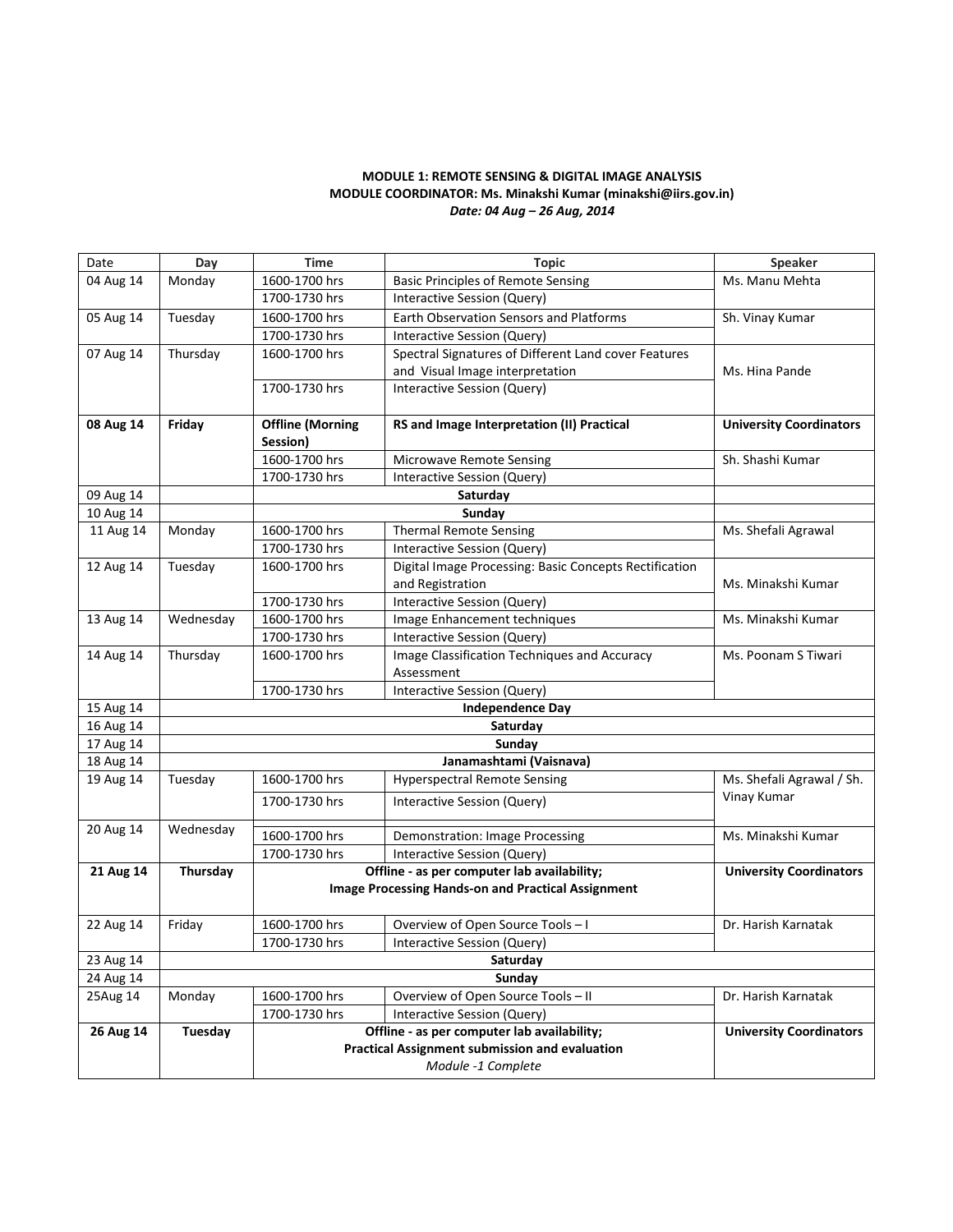#### **MODULE 2: GLOBAL NAVIGATION SATELLITE SYSTEM MODULE COORDINATOR: Shri Ashutosh Bhardwaj (ashutosh@iirs.gov.in) Date: 27 August – 09 Sep, 2014**

| Date      | Day       | <b>Time</b>             | <b>Topic</b>                       | <b>Speaker</b>        |
|-----------|-----------|-------------------------|------------------------------------|-----------------------|
| 27 Aug 14 | Wednesday | 1600-1700 hrs           | Introduction to GPS and GNSS       | Er. Ashutosh Bhardwai |
|           |           | 1700-1730 hrs           | Interactive Session (Query)        |                       |
| 28 Aug 14 | Thursday  | 1600-1700 hrs           | GPS receivers, processing methods, | Er. Ashutosh Bhardwaj |
|           |           |                         | errors and accuracy                |                       |
|           |           | 1700-1730 hrs           | Interactive Session (Query)        |                       |
| 29 Aug 14 |           |                         | <b>Ganesh Chaturthi</b>            |                       |
| 30 Aug 14 |           |                         | Saturday                           |                       |
| 31 Aug 14 |           |                         | Sunday                             |                       |
| 01 Sep 14 | Monday    | 1600-1700 hrs           | Satellites based Augmentation      | Er. P.L.N.Raju        |
|           |           |                         | systems                            |                       |
|           |           | 1700-1730 hrs           | Interactive Session (Query)        |                       |
| 02 Sep 14 | Tuesday   | 1600-1700 hrs           | GPS signal characteristics, Data   | Er. S Raghavendra     |
|           |           |                         | formats (broadcast, precise        |                       |
|           |           |                         | ephemeris)                         |                       |
|           |           | 1700-1730 hrs           | <b>Interactive Session (Query)</b> |                       |
| 03 Sep 14 | Wednesday | <b>Offline (Morning</b> | Demonstration on Data collection   | Er. S Raghavendra     |
|           |           | Session)                | using Geodetic receivers           | (pre-recorded)        |
|           |           |                         | (pre-recorded)                     |                       |
|           |           | 1600-1700 hrs           | <b>Mobile Mapping</b>              | Dr. B.D. Bharath      |
|           |           | 1700-1730 hrs           | Interactive Session (Query)        |                       |
| 04 Sep 14 | Thursday  | 1600-1700 hrs           | Data Combination/Advances in       | Er. S Raghavendra     |
|           |           |                         | <b>GNSS</b>                        |                       |
|           |           |                         | Interactive Session (Query)        |                       |
| 05 Sep 14 | Friday    | 1600-1700 hrs           | <b>GNSS Radio Occultation</b>      | SAC, ISRO             |
|           |           | 1700-1730 hrs           | Interactive Session (Query)        |                       |
|           |           |                         |                                    |                       |
| 06 Sep 14 | Saturday  |                         |                                    |                       |
| 07 Sep 14 | Sunday    |                         |                                    |                       |
| 08 Sep 14 | Monday    | 1600-1700 hrs           | <b>GAGAN</b>                       | <b>ISAC, ISRO</b>     |
|           |           | 1700-1730 hrs           | Interactive Session (Query)        |                       |
| 09 Sep 14 | Tuesday   | 1600-1700 hrs           | <b>IRNSS</b>                       | ISAC, ISRO            |
|           |           | 1700-1730 hrs           | Interactive Session (Query)        |                       |
| 11 Sep 14 | Thursday  |                         | <b>Exam Module-1</b>               |                       |
|           |           |                         | <b>Morning Session</b>             |                       |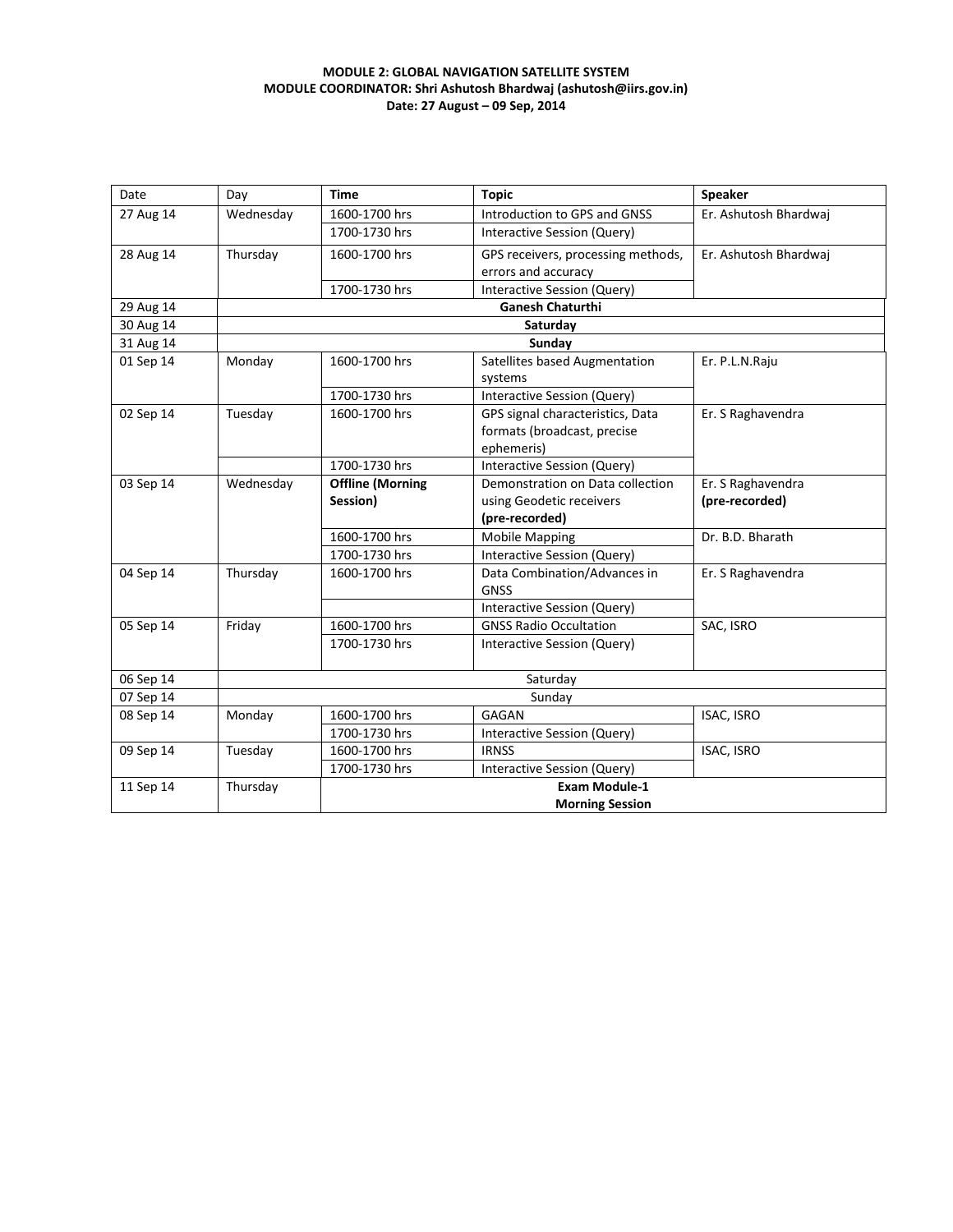#### **MODULE 3: GEOGRAPHICAL INFORMATION SYSTEM MODULE COORDINATOR: Shri Prasun Kumar Gupta (prasun@iirs.gov.in) Date: 12 Sept – 15 Oct, 2014**

| Date                    | Day                     | <b>Time</b>                      | <b>Topic</b>                                                       | Speaker              |  |
|-------------------------|-------------------------|----------------------------------|--------------------------------------------------------------------|----------------------|--|
| 12 Sep 14               | Friday                  | 1600-1700 hrs.                   | Introduction to GIS                                                | Sh. P.L.N Raju       |  |
|                         |                         | 1700-1730 hrs.                   | Interactive Session (Query)                                        |                      |  |
| 13 Sep 14               |                         |                                  | Saturday                                                           |                      |  |
| 14 Sep 14               | Sunday                  |                                  |                                                                    |                      |  |
| 15 Sept 13              | Monday                  | 1600-1700 hrs.                   | Geographic Phenomena, Concepts and examples                        | Sh. P.L.N Raju       |  |
|                         |                         | 1700-1730 hrs.                   | Interactive Session (Query)                                        |                      |  |
| 16 Sept 13              | Tuesday                 | 1600-1700 hrs.                   | Data Inputting and Editing in GIS                                  | Sh. P.L.N Raju       |  |
|                         |                         | 1700-1730 hrs.                   | <b>Interactive Session (Query)</b>                                 |                      |  |
| 17 Sept 13              | Wednesday               | 1600-1700 hrs.                   | Non-Spatial Data Models                                            | Dr. Harish Karnatak  |  |
|                         |                         | 1700-1730 hrs.                   | Interactive Session (Query)                                        |                      |  |
| 18 Sep 14               | Thursday                | 1600-1700 hrs.                   | Database concepts, Spatial Data Models Data formats and            | Dr. Sameer Saran     |  |
|                         |                         |                                  | structures                                                         |                      |  |
|                         |                         | 1700-1730 hrs.                   | Interactive Session (Query)                                        |                      |  |
| 19 Sept 14              | Friday                  | 1600-1700 hrs.                   | Demo of QGIS Software - Session 01:                                | Sh. Kapil Oberai     |  |
|                         |                         |                                  | (Introduction to Open source (& Free) GIS s/w):                    |                      |  |
|                         |                         |                                  | Adding GIS Data<br>$\bullet$                                       |                      |  |
|                         |                         |                                  | Attribute table & identity tool<br>$\bullet$                       |                      |  |
|                         |                         |                                  | Change symbology                                                   |                      |  |
|                         |                         |                                  | Create map composers                                               |                      |  |
|                         |                         | 1700-1730 hrs.                   | Interactive Session (Query)                                        |                      |  |
| 20 Sep 14               |                         |                                  | Saturday                                                           |                      |  |
| 21 Sep 14               |                         |                                  | Sunday                                                             |                      |  |
| 22 Sept 14              | Monday                  | 1600-1700 hrs.                   | Map Projection Concepts & Use in RS & GS                           | Sh. P.L.N Raju       |  |
|                         |                         | 1700-1730 hrs.                   | Interactive Session (Query)                                        |                      |  |
| 23 Sept 14              | Tuesday                 | 1600-1700 hrs.                   | Demo of QGIS Software - Session 02:                                | Sh. Prasun Kr. Gupta |  |
|                         |                         |                                  | (Plugins, Projection & Geo-referencing)                            |                      |  |
|                         |                         |                                  | Manage plugins<br>$\bullet$                                        |                      |  |
|                         |                         |                                  | CRS & EPSG                                                         |                      |  |
|                         |                         |                                  | Geo-referencing & Tie-points                                       |                      |  |
|                         |                         |                                  | <b>RMSE &amp; Rectification</b>                                    |                      |  |
|                         |                         | 1700-1730 hrs.                   |                                                                    |                      |  |
|                         |                         | 1600-1700 hrs.                   | Interactive Session (Query)<br>Demo of QGIS Software - Session 03: |                      |  |
| 24 Sept 14              | Wednesday               |                                  | (Data Creation/Vector Generation)                                  | Sh. Kapil Oberai     |  |
|                         |                         |                                  | Digitization<br>$\bullet$                                          |                      |  |
|                         |                         |                                  | Setting digitizing environment                                     |                      |  |
|                         |                         |                                  | $\bullet$<br>$\bullet$                                             |                      |  |
|                         |                         |                                  | Adding attributes to layer                                         |                      |  |
|                         |                         |                                  | Editing digitized layer                                            |                      |  |
|                         |                         | 1700-1730 hrs.                   | <b>Interactive Session (Query)</b>                                 |                      |  |
| 25 Sept 14              | Thursday                | 1600-1700 hrs.                   | Spatial Analysis- Introductory Concepts and Overview               | Sh. P.L.N Raju       |  |
|                         |                         | 1700-1730 hrs.                   | Interactive Session (Query)                                        |                      |  |
| 26 Sept 14              | Friday                  | 1600-1700 hrs.<br>1700-1730 hrs. | Spatial Analysis- Functionality and Tools                          | Sh. P.L.N Raju       |  |
| 27 Sep 14               |                         |                                  | <b>Interactive Session (Query)</b><br>Saturday                     |                      |  |
|                         |                         |                                  | Sunday                                                             |                      |  |
| 28 Sep 14<br>29 Sept 14 | Monday                  | 1600-1700 hrs.                   | Demo of QGIS Software - Session 04:                                | Sh. Prasun Kr. Gupta |  |
|                         |                         |                                  | (Attribute & Spatial Queries)                                      |                      |  |
|                         |                         |                                  | <b>Attribute Queries</b><br>$\bullet$                              |                      |  |
|                         |                         |                                  | <b>Spatial Queries</b><br>$\bullet$                                |                      |  |
|                         |                         |                                  |                                                                    |                      |  |
|                         |                         |                                  | NEW: Linking spatial & non-spatial data<br>$\bullet$               |                      |  |
|                         |                         | 1700-1730 hrs.                   | Interactive Session (Query)                                        |                      |  |
| 30 Sept 14              | Tuesday                 | 1600-1700 hrs.                   | PostGRE/ PostGIS & Acquainting PostGIS through a mock              | Sh. Kapil Oberai     |  |
|                         |                         |                                  | experience                                                         |                      |  |
|                         |                         | 1700-1730 hrs.                   | <b>Interactive Session (Query)</b>                                 |                      |  |
| 010ct 14                | Wednesday               | 1600-1700 hrs.                   | Geoserver Essentials- Open layers, Web Services & mock             | Dr. Harish Karnatak  |  |
|                         |                         |                                  | Demo                                                               |                      |  |
|                         |                         | 1700-1730 hrs.                   | <b>Interactive Session (Query)</b>                                 |                      |  |
| 02 Oct 14               | Mahatma Gandhi's B'day  |                                  |                                                                    |                      |  |
| 03 Oct 14               | Dussehra (Vijay Dashmi) |                                  |                                                                    |                      |  |
| 04 Oct 14               | Saturday                |                                  |                                                                    |                      |  |
| 05 Oct 14               | Sunday                  |                                  |                                                                    |                      |  |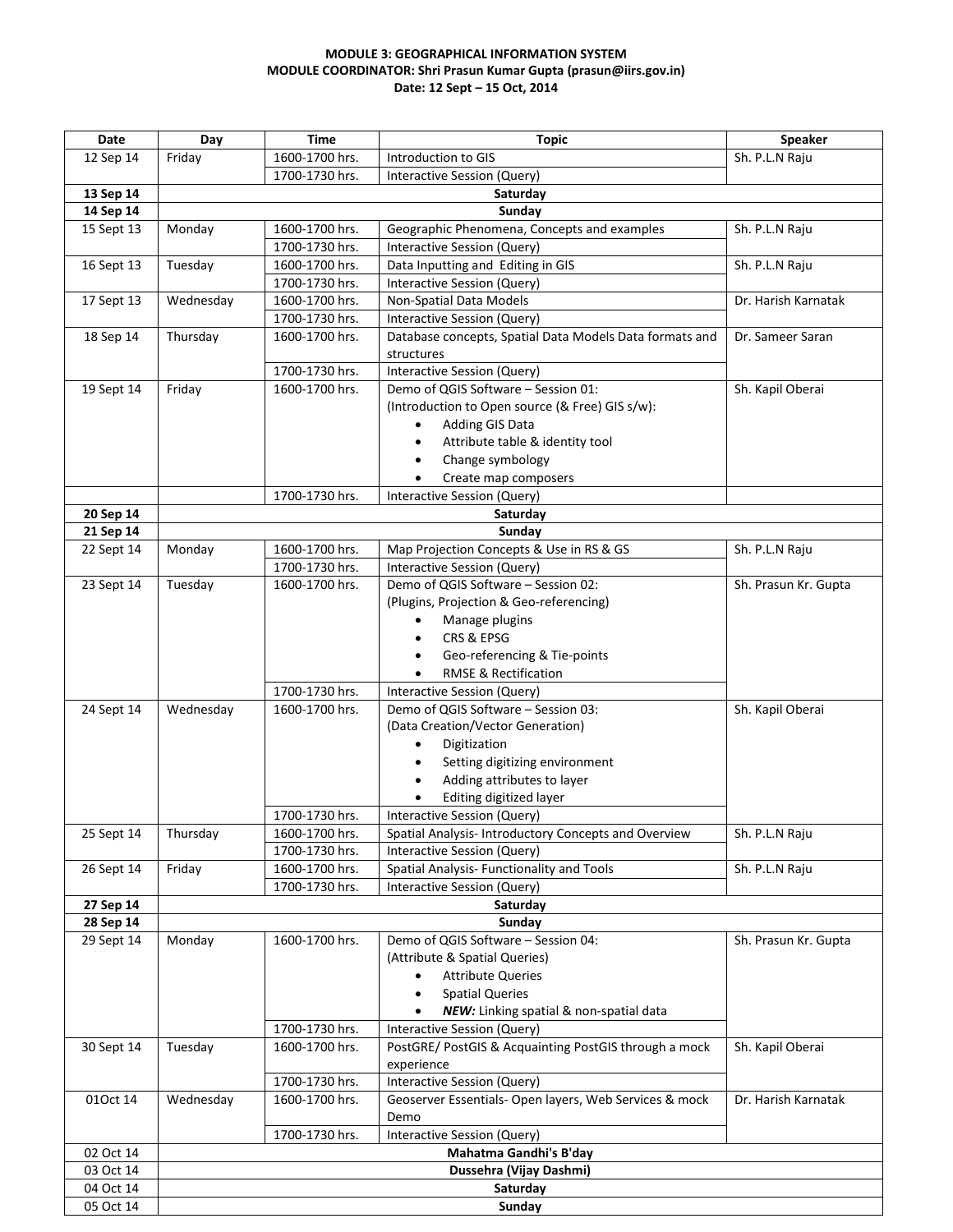| 06 Oct 14 | Idu'l Zuha (Bakrid) |                                      |                                                       |                     |  |
|-----------|---------------------|--------------------------------------|-------------------------------------------------------|---------------------|--|
| 07 Oct 14 | Tuesday             | 1600-1700 hrs.                       | Catalogue Services- Geonetwork and mock demo          | Dr. Sameer Saran    |  |
|           |                     | 1700-1730 hrs.                       | Interactive Session (Query)                           |                     |  |
| 08 Oct 14 | Wednesday           | 1600-1700 hrs.                       | Map & 3D Visualization                                | Sh. Ashutosh K Jha  |  |
|           |                     | 1700-1730 hrs.                       | Interactive Session (Query)                           |                     |  |
| 09 Oct 14 | Thursday            | 1600-1700 hrs.                       | Open Source GIS- Transparent Governance               | Dr. Harish Karnatak |  |
|           |                     |                                      | (Case Study)                                          |                     |  |
|           |                     | 1700-1730 hrs.                       | Interactive Session (Query)                           |                     |  |
| 10 Oct 12 | Friday              | 1600-1700 hrs.                       | Data Quality & Policies OGC, NSDI & GSDI initiatives; | Sh. P.L.N Raju      |  |
|           |                     |                                      | Discussion on Internet resources                      |                     |  |
|           |                     | 1700-1730 hrs.                       | Interactive Session (Query)                           |                     |  |
| 11 Oct 14 |                     | Saturday                             |                                                       |                     |  |
| 12 Oct 14 |                     | Sunday                               |                                                       |                     |  |
| 13 Oct 14 | Monday              | 1600-1700 hrs.                       | Advances/Trends in GIS                                | Sh. P.L.N Raju      |  |
|           |                     | 1700-1730 hrs.                       | Interactive Session (Query)                           |                     |  |
| 14 Oct 14 | Tuesday             | 1600-1700 hrs.                       | <b>Network Analysis</b>                               | Sh. Harishankar     |  |
|           |                     | 1700-1730 hrs.                       | Interactive Session (Query)                           |                     |  |
| 16 Oct 14 | Thursday            | <b>Module-3 Exam Morning Session</b> |                                                       |                     |  |